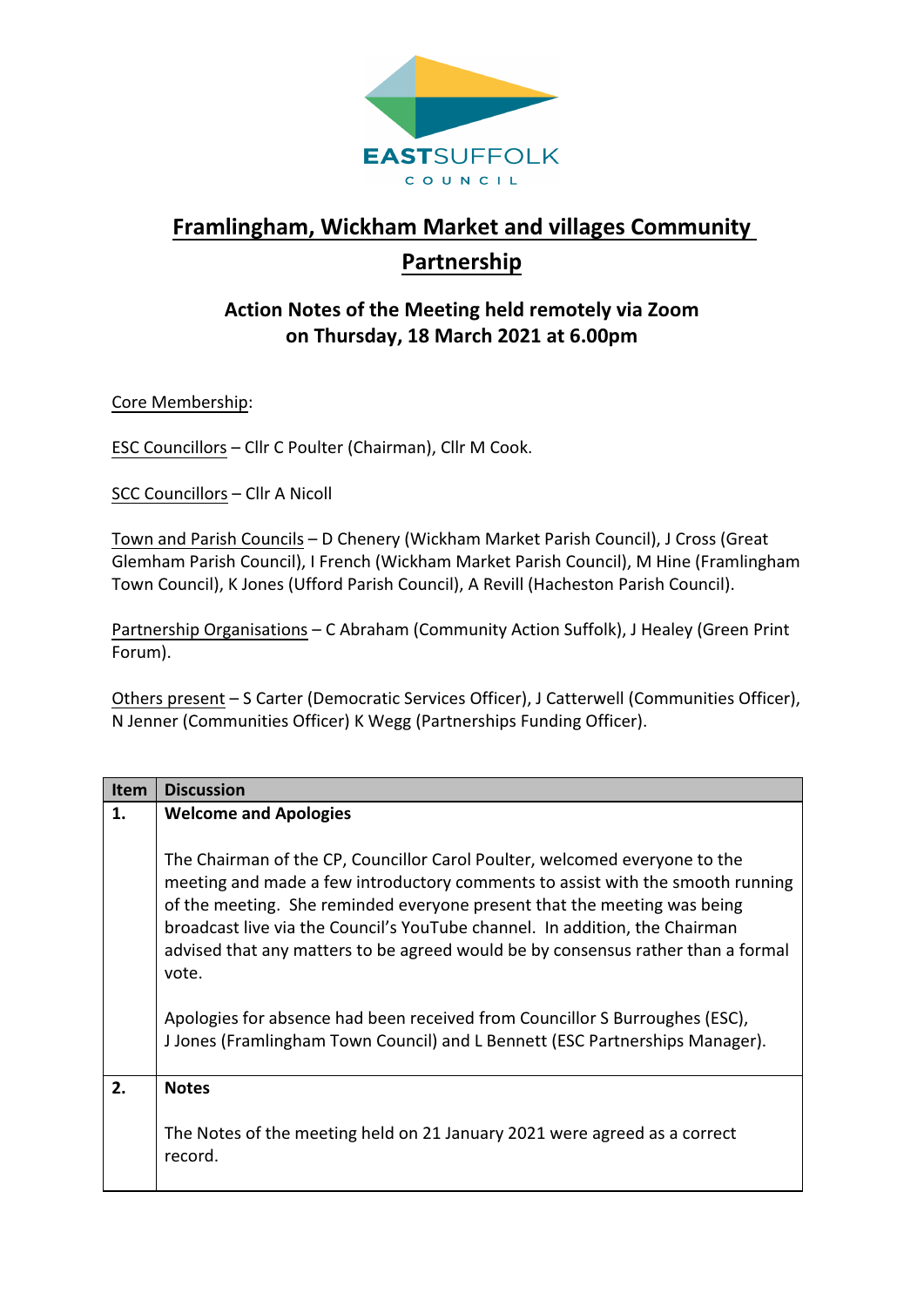

| 3. | Feedback from the Community Partnership Board on meeting on 1 March 2021                                                                                                                                                                                                                                                                                                                                                                                                                                                                                                                                                                                                                                                                                                                                                                                                                                   |
|----|------------------------------------------------------------------------------------------------------------------------------------------------------------------------------------------------------------------------------------------------------------------------------------------------------------------------------------------------------------------------------------------------------------------------------------------------------------------------------------------------------------------------------------------------------------------------------------------------------------------------------------------------------------------------------------------------------------------------------------------------------------------------------------------------------------------------------------------------------------------------------------------------------------|
|    | The CP received a report which provided details of the progress and outcomes of<br>the CP Board meeting on 1 March 2021.                                                                                                                                                                                                                                                                                                                                                                                                                                                                                                                                                                                                                                                                                                                                                                                   |
|    | The Chairman advised she was pleased with the success and achievements that<br>had been completed in the first year of operation of the CP.                                                                                                                                                                                                                                                                                                                                                                                                                                                                                                                                                                                                                                                                                                                                                                |
|    | There being no specific questions, the CP noted the report.                                                                                                                                                                                                                                                                                                                                                                                                                                                                                                                                                                                                                                                                                                                                                                                                                                                |
| 4. | <b>Community Partnership Projects / Funding</b>                                                                                                                                                                                                                                                                                                                                                                                                                                                                                                                                                                                                                                                                                                                                                                                                                                                            |
|    | a) Funding Summary as at 4 March 2021                                                                                                                                                                                                                                                                                                                                                                                                                                                                                                                                                                                                                                                                                                                                                                                                                                                                      |
|    | The Communities Officer gave a short presentation explaining how the CP's<br>financial allocation had all been assigned. The summary slide showed the<br>allocations leaving £3,510 for a Small Grants Scheme which was to be approved by<br>the Funding Team. It was understood that Great Glemham would be getting their<br>bench soon and there had been lots of interest in benches throughout the area.<br>Updates on the funding to the Youth Groups and Outreach Work were currently<br>awaited.                                                                                                                                                                                                                                                                                                                                                                                                    |
|    | The Communities Officer advised that pictorial feedback would be provided at the<br>next meeting of the CP. She thanked the CP members for their involvement and<br>support in getting the funding for the projects and also for getting things up and<br>running.                                                                                                                                                                                                                                                                                                                                                                                                                                                                                                                                                                                                                                         |
|    | b) Small Grants Scheme                                                                                                                                                                                                                                                                                                                                                                                                                                                                                                                                                                                                                                                                                                                                                                                                                                                                                     |
|    | The Chairman welcomed Kevin Wegg, Partnerships Funding Officer, from the ESC<br>Funding Team to the meeting, who gave an overview of the Small Grants Scheme.                                                                                                                                                                                                                                                                                                                                                                                                                                                                                                                                                                                                                                                                                                                                              |
|    | The Partnerships Funding Officer explained the grant application process via a step<br>-by-step guide. An application would be received, logged and appraised by the<br>Funding Team, shared with the Communities Officer and once any queries had<br>been answered by the applicant, the project would be presented to a Panel<br>appointed by the CP. Projects that were supported would be summarised for the<br>Cabinet Member for Communities, Leisure and Tourism and on approval, the<br>Funding Team would send out notification of grant acceptance to each of the<br>groups. Payment would be processed and the Funding Team would, after 12<br>months, seek a monitoring report. If any project applications were rejected, the<br>Funding Team would notify the groups accordingly. Alternatively, an application<br>might be deferred pending the answer to supplementary questions which the |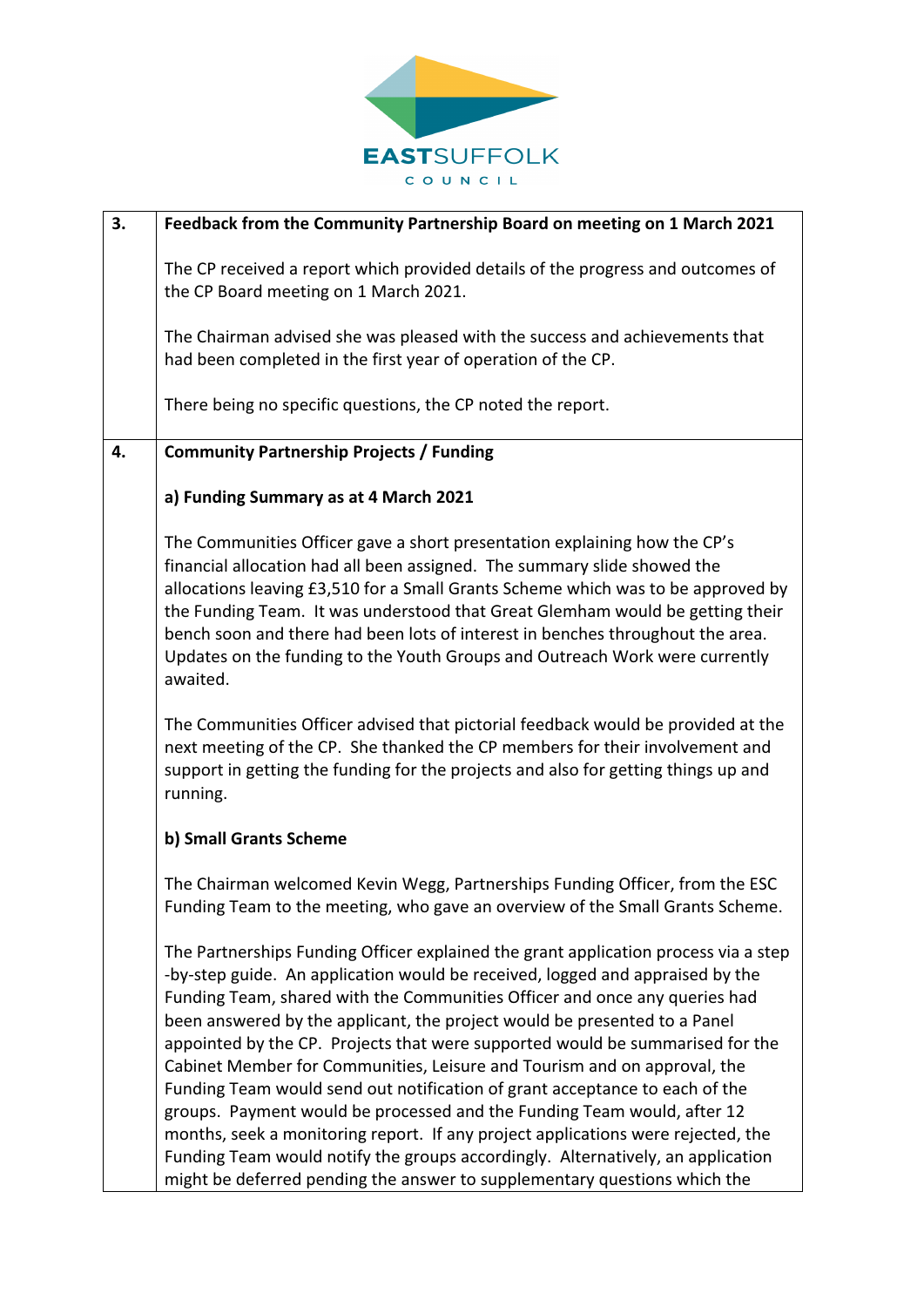

Funding Team would facilitate. Upon receipt of the answers, the Panel would then cast a 'virtual vote' on whether to accept or reject the application.

The CP discussed how easy it would be to access funding for projects within the relevant criteria and noted the initial step was to complete an Outcome Proposal Form, signed by the Chairman, passed to the Funding Team and then authorised by the Cabinet Member for Communities, Leisure and Tourism.

The Partnerships Funding Officer responded to questions and confirmed, with regard to values, grant amounts could range from £250 to £2,000, as set by the CP. Any groups within the CP area could apply. It should be noted that the self‐ employed did not qualify as such, unless they had an organisation who would act as an accountable body for the money, for example, a community organisation/town or parish council. Grants could not be paid into an individual's bank account.

The Democratic Services Officer advised that the guide would be published on the website with the Agenda papers.

## **ACTION: Sarah Carter**

With the pre-election period due to start the following week, the Vice-Chairman of the CP proposed that the Small Grants Scheme be launched immediately and the Council's Communications Team could issue a press release in the next few days. The application process could be open for several weeks and a Panel would need to be appointed to review the applications. The Small Grants Panel would comprise the Chairman of the CP and the Communities Officer and he sought nominations, particularly from the rural areas within the CP.

It was agreed that the Small Grants Panel would comprise:

John Cross, Great Glemham PC Jane Healey, Green Print Forum Marion Hine, Framlingham TC Kathryn Jones, Ufford PC Councillor Carol Poulter, CP Chairman Nicola Jenner, Communities Officer

It was confirmed that the first meeting of the Panel would likely be in two months' time and that the Panel members would not be able to vote on applications from their own parishes.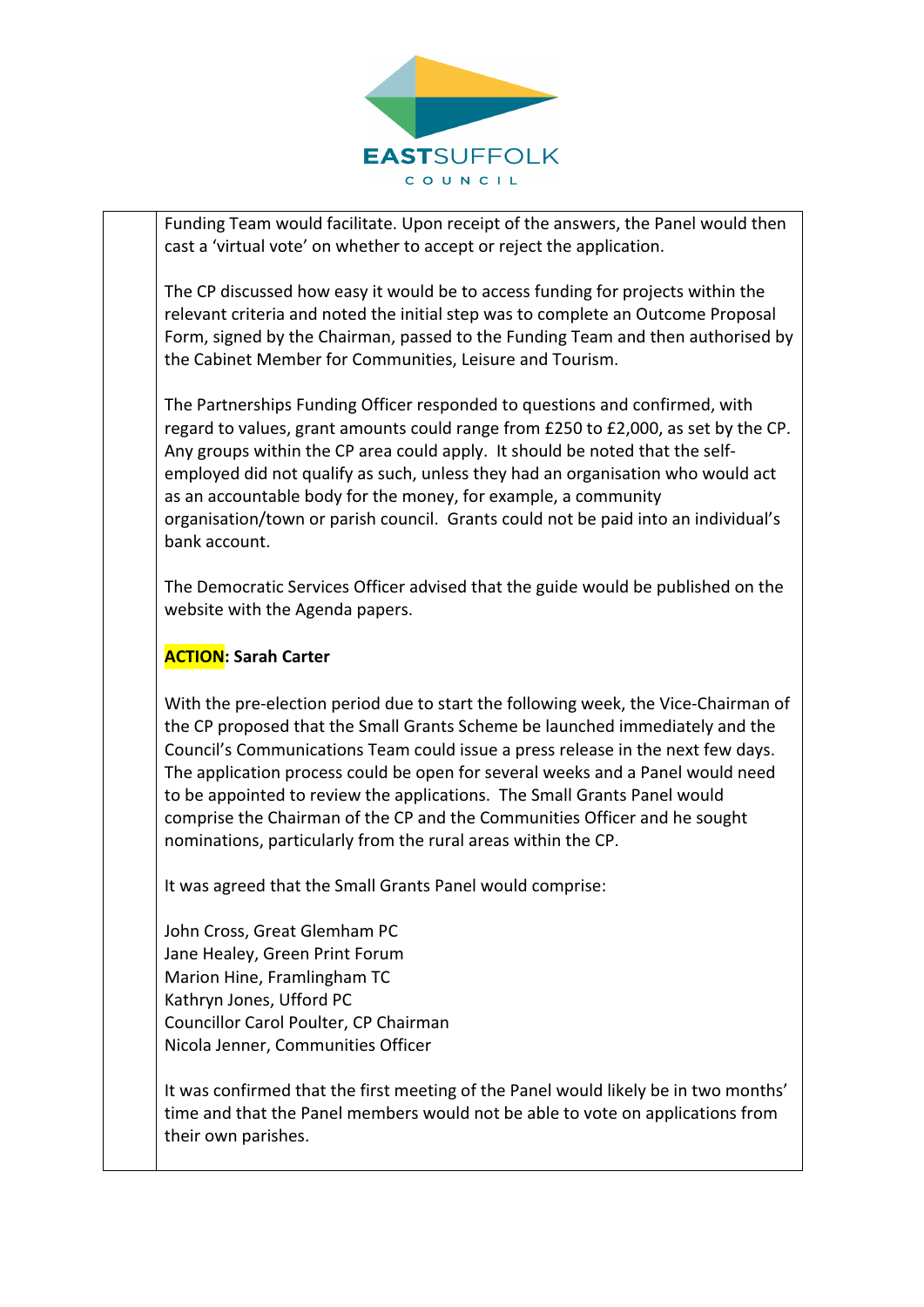

|    | <b>ACTION: Nicola Jenner</b>                                                                                                                                                                                                                                                                                                                                                                                                                                                                   |
|----|------------------------------------------------------------------------------------------------------------------------------------------------------------------------------------------------------------------------------------------------------------------------------------------------------------------------------------------------------------------------------------------------------------------------------------------------------------------------------------------------|
|    | <b>Note:</b> Subsequent to the meeting, the Small Grants Scheme was launched on 19<br>March 2021.                                                                                                                                                                                                                                                                                                                                                                                              |
|    | <b>Project Ideas</b>                                                                                                                                                                                                                                                                                                                                                                                                                                                                           |
|    | There was a general discussion on project ideas, the friendly/chat benches and<br>other proposals that might come forward prior to the next meeting of the CP. The<br>Chairman confirmed that anyone could contact her or the Communities Officer if<br>they wished to discuss putting forward any worthy projects between meetings.                                                                                                                                                           |
| 5. | <b>Core Membership</b>                                                                                                                                                                                                                                                                                                                                                                                                                                                                         |
|    | The Chairman advised that consideration had been given to the under<br>representation by some areas/parish councils and since the first meeting of the CP,<br>people from other parishes had been volunteering to join the CP. In addition, the<br>Communities Officer had created interest whilst visiting the parishes in the CP's<br>area, particularly in the Kelsale and Yoxford Ward, and it was hoped to achieve<br>further recruitment from the voluntary and community sector groups. |
|    | In accordance with the CP's Terms of Reference, which were currently under<br>review with the Head of Communities, the CP could review its membership on an<br>annual basis. It was therefore proposed that representatives from the following<br>join the CP:                                                                                                                                                                                                                                 |
|    | <b>Cratfield Parish Council</b><br>Farnham with Stratford St Andrew Parish Council<br>IP17 Good Neighbour Scheme (Byrony Peel)<br>Wickham Market Good Neighbour Scheme (Dick Jenkinson)                                                                                                                                                                                                                                                                                                        |
|    | <b>ACTION: Nicola Jenner/Sarah Carter</b>                                                                                                                                                                                                                                                                                                                                                                                                                                                      |
|    | The Communities Officer reminded the CP members that young people were one<br>of the CP's priorities and it was hoped the Task and Finish Group previously<br>appointed could look at that priority and report back to the CP's meeting in July.                                                                                                                                                                                                                                               |
|    | <b>ACTION: Nicola Jenner</b>                                                                                                                                                                                                                                                                                                                                                                                                                                                                   |
|    | Cllr Nicoll questioned the fact that Campsea Ashe was within the CP that covered<br>Melton, Woodbridge and Deben peninsula; it seemed illogical and unhelpful and                                                                                                                                                                                                                                                                                                                              |

would make sense for the boundaries to be coterminous. Councillor Cook